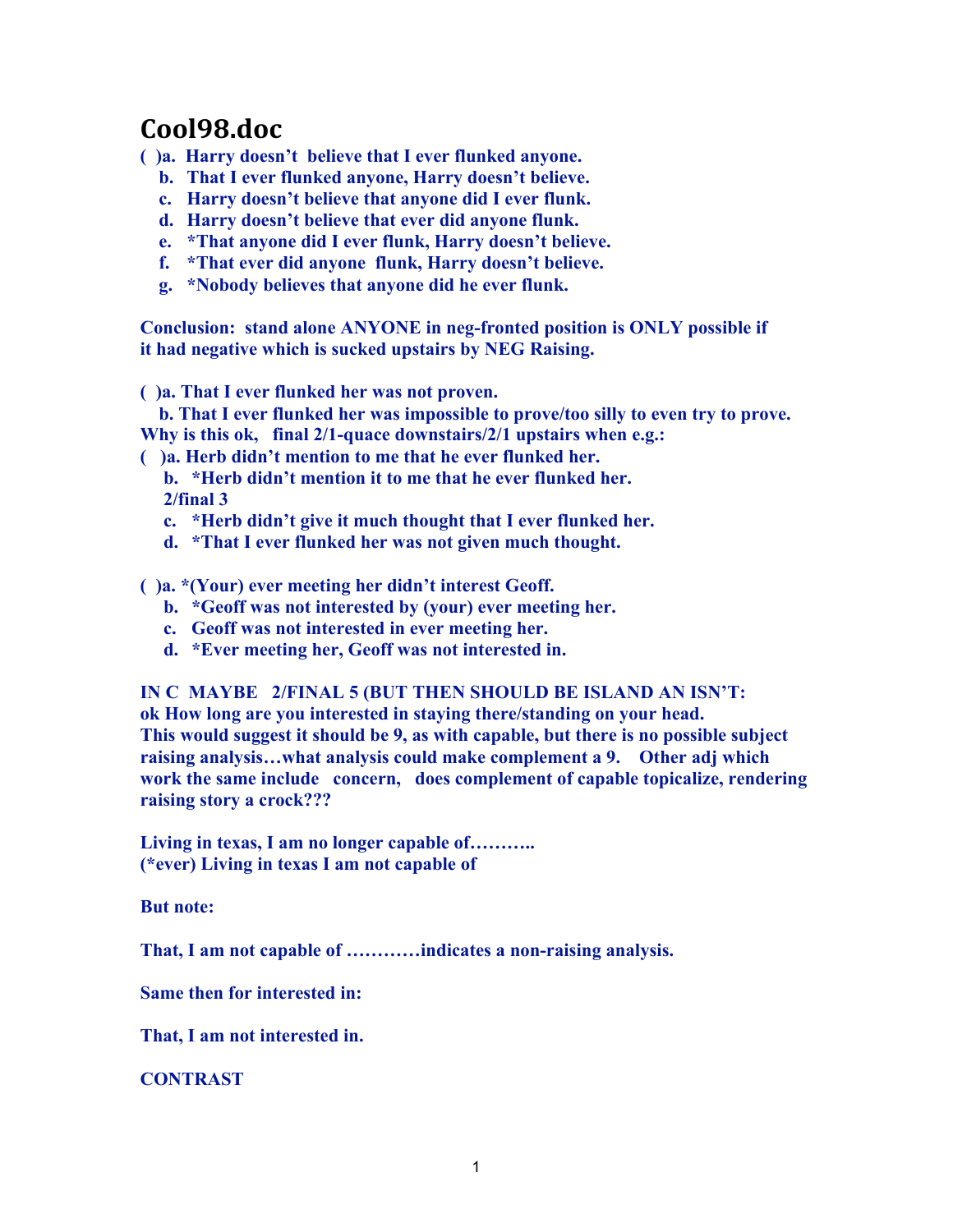**I DON'T ANTICIPATE (EVER) GOING THERE. How long do you anticipate staying in Brownsville. \*Doing that, I don't anticipate. That, I don't anticipate.**

**\*Calling Fred was anticipated by Margo.**

**That was anticipated by Margo.**

**Howard didn't discuss (ever) criticizing Noah. (\*Ever) Criticizing Noah was not discussed by Howard.**

**Herb didn't discuss saying squat = anything. Saying squat wasn't discussed /= anything.**

**How long are you (\*not) capable of (\*ever) standing on your head**

**\*I am not afraid of (\*ever) seeing her.**

**\*How long are you afraid of staying there.**

**( )a. something/nothing/everything/what is the matter with Louise.**

- **b. What did they prove to be the matter with her.**
- **c. What did they say/\*regret that Bob proved to be the matter with her**
- **d. \*What did he go home without proving to be the matter with her**
- **e. \*What did they praise everyone who proved to be the matter with her**
- **f. Mike proved to have happened/\*to be the matter with her something really serious.**

**Mike told me that Joan would, he thought/\*thinks, marry Otto. Mike insisted to me that Joan would, he was(n't) sure, marry Otto. Mike insisted to me that Joan be, I was shocked, arrested Try to prove, Joe ordered, that you are, Joe ordered, not, Joe ordered, a werewolf, Joe ordered.**

**Mike asked me whether Joan would, \*I thought/?did(n't) I think, marry Otto. Mike asked me who Joan would, did(\*n't)/\*do I think, marry? It surprised me what a young man she could, \*I heard, marry.**

**I'll/\*X=I be damned if I'll give anything/\*nothing/\*zero/\*zilch/\*zip/\*zippo/squat/jack-shit to that bitch.**

**I'll be damned if \*X /=I'll Joe said he\*X /=he would be damned if he'd give anything Jack and Jill said they would be damned We'll be damned if we**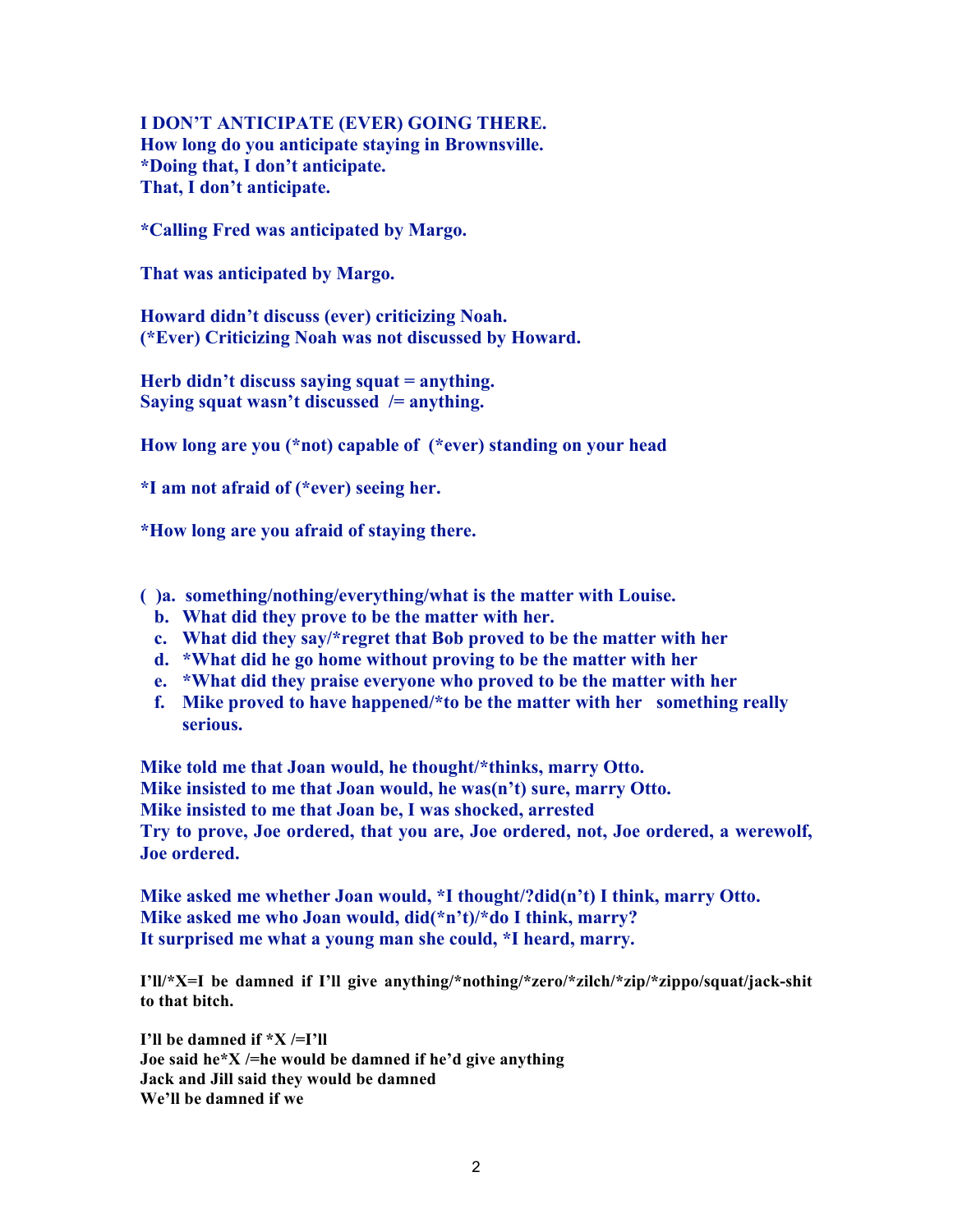**I'll be damned, said Jack, if I'll do that. P-gap Stuff**

**() It was Herman who1 they were constantly comparing t1 to famous carvings of pg1**

**( ) \*It was Herman who1 they were constantly comparing t1 to relatives of pg1 ( ) It was Herman who1 they compared t1 to a carving of pg1 ( )a. a relative of his/\*him b1 a carving of his b2 a carving of him c. ?Who did you discuss a relative of? d \*(on b1 reading) Who did you discuss a carving of e. ok (on b2 reading) Who did you discuss a carving of? ( )a, It was Herman who every(one who was a )relative of pg1 hated t1. b. It was Herman who everyone who had a carving of pg1 hated t1**

**John can do whatever everyone who proposes pg pleases t**

**John can do whatever everyone who proposes it pleases t**

**John can do whatever everyone who proposes (it) wants**

**John can do whatever he pleases while**

**\*I am waiting something to dry.**

**I am waiting for something to dry.**

**What I am waiting to dry is my underwear.**

**\*What I am waiting for to dry is my u.**

**\*something was being waited to dry**

**the guy who I am waiting to show up is Morris.**

**She is impossible to wait to show up.**

**That is impossible to wait to dry.**

**\*That S/Those facts/That, nothing was proved by.**

**Joe, carvings of whom I adore, \*Joe, carvings of whose I adore (see ok carvings of Joe('s)**

**I adore carvings of \*someone's/\*everyone's/\*a girl's.**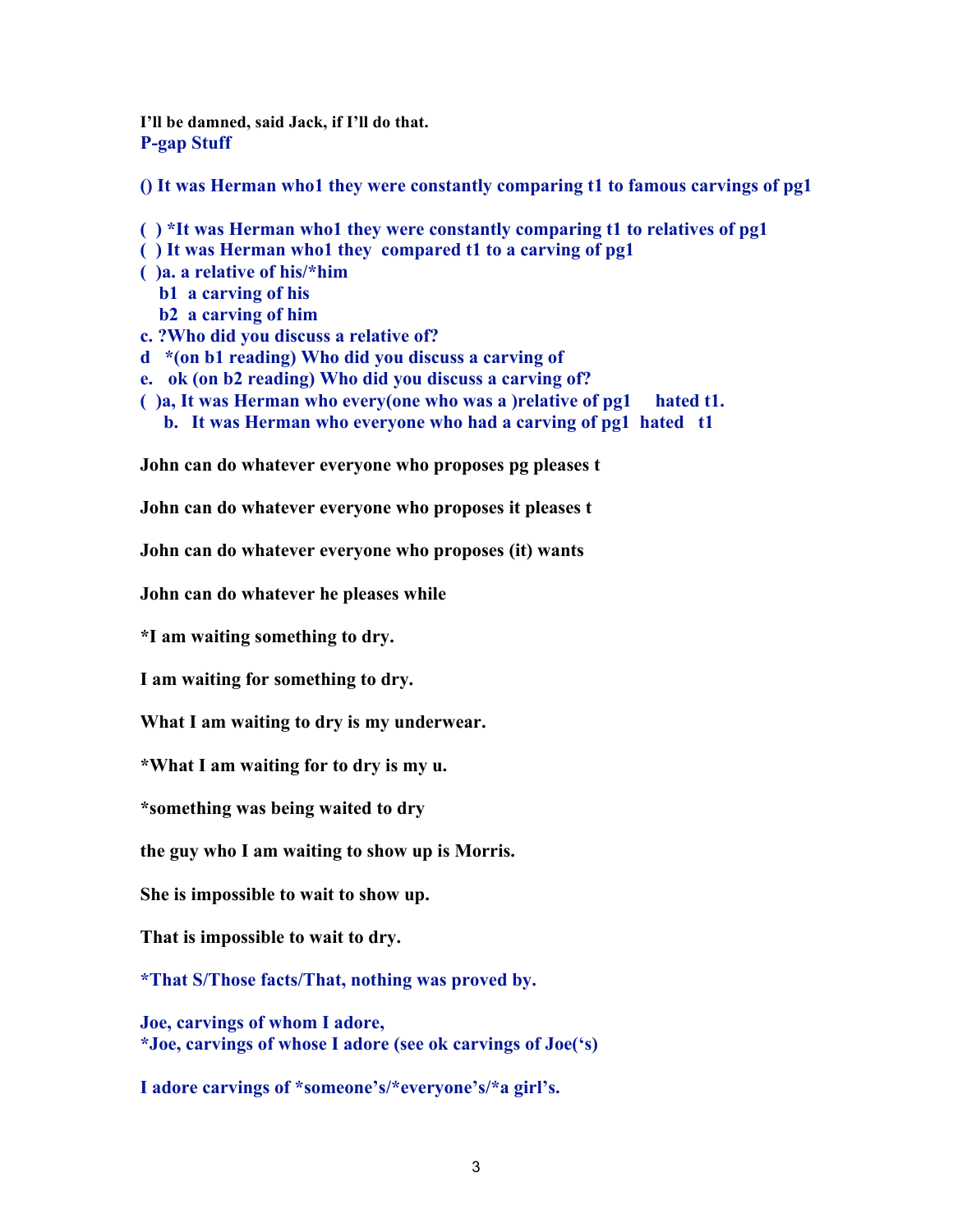**What1 do you resent he figured out/\*figured t1?**

**What they asked me whether he \*figured/\*supposed/\*thought/\*held/okbelieved/oksaid/okproved/okassumed.**

**\*Who said that peaches John gave to whom? \*Who said that on Thursday john gave peaches to whom? She is the woman that1 they hired t1 without proving that even under the most ideal conditions pg1 could do the job.**

**That leaves you/\*it. \*It is you that that leaves. \*You, who that leaves, \*You, I guess that leaves.**

**Which one of you did they resent that Marsha was in love with? \*Which one of you did they resent that the one most likely to win was? Which one of you did they think the one most likely to win was? What I am sure that they resent that he said was the matter with her is…**

**Who did Joe talk about to Louise and Bob talk about to Sandra (\*friends of)?**

**\*Who did you buy carvings of by Ed? \*\*Who did you buy carvings by Ed of? \*Of whom did you buy carvings by Ed? \*Joan bought carvings of herself by Ed. \*Joan bought carvings by Ed of herself/(ok Mary).**

**OK and sell the apple he did. Ok and sell the apple he did to Mike. \*and sell the apple he did Mike.**

**It was Jim that only he1/only his1 mother/only he1 and Barbara said you liked t1.**

**okIt was some other guy1 who only his1 mother said you loved. \*only he1 \*only Jane and he**

**The robots placed tubes/wires inside each other/themselves/each other's motors. The robots said Mike placed tubes inside ?each other/\*themselves /each other's motors. The robot repaired nothing but itself. The robot reported that you repaired nothing but it/\*itself. Mike reported that you treated no one but him(self).**

**Let me (re)point out that 2 + 2 is four.**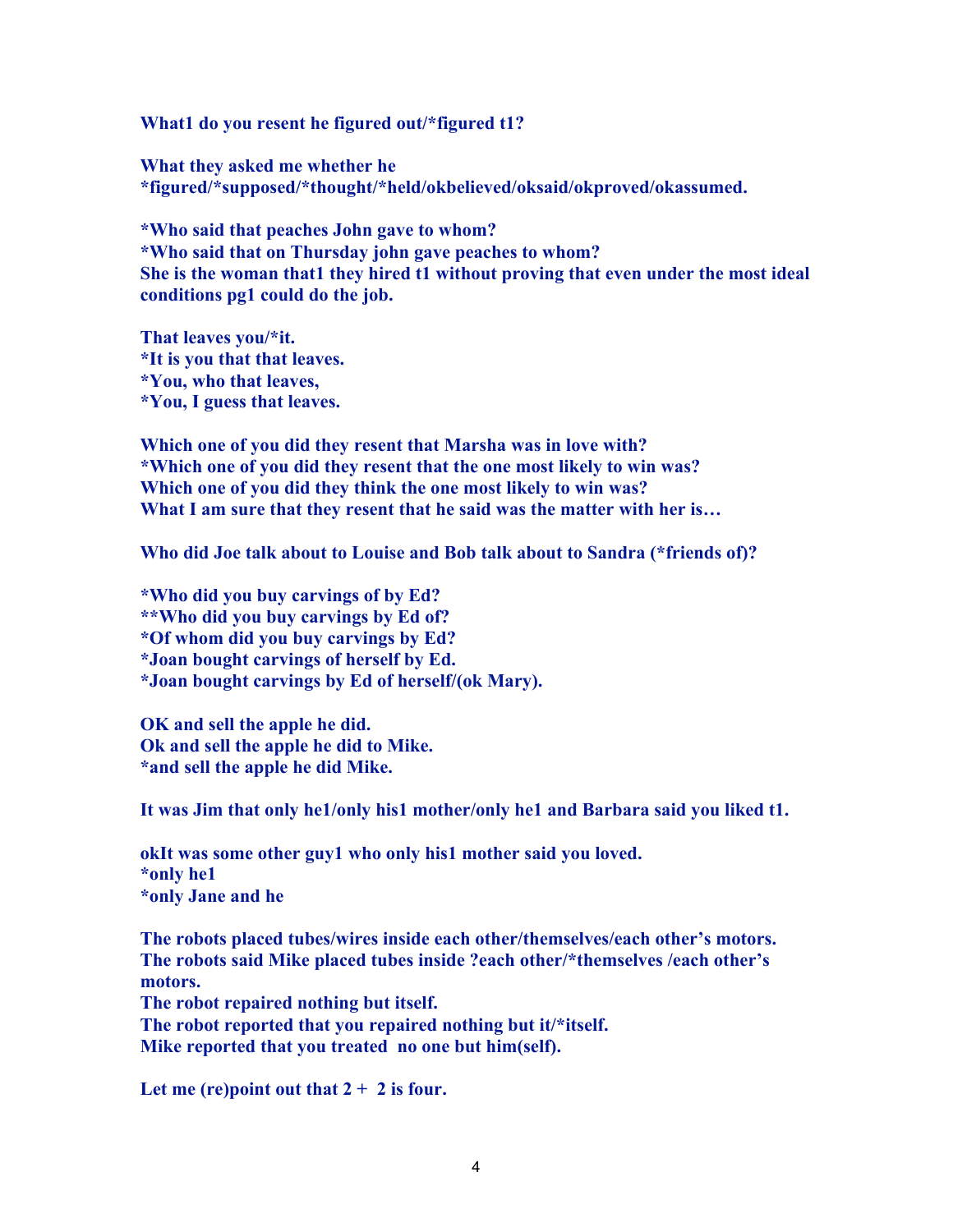**\*The bottle refilled with water. Mike refilled the bottle with water. He refaxed the info. \*He refaxed Sally. He resaid that/\*recroaked. He rebought the house/\*the argument. Reanswer the question/\*Lucille. He rejoined the socialist party. We reincluded him in the group. \*The group reincluded him.**

**Tony rebought (\*her) the yacht. \*Tony rebought my idea/proposal.**

**NB \*Tony rebought the argument**

**He resold Mike on that idea.**

**\*He resold Mike the yacht.**

**\*I rewrote/\*rephoned him (that S).**

**He reaccused me. He accused me back. \*I reaccused him back.**

**Ed retold the story (to Mary) \*Ed retold Mary the story.**

**Resupply them with arms. \*Resupply them arms. Resupply arms to those rebels.**

**\*Reship them their computers. Reship the computers to them.**

**The defective machine(s) let hot oil splatter on themselves/each other/itself**

**Ed reached/left/fled Detroit.**

**Detroit was never reached/\*left/\*fled by Ed. but: \*the reaching /\*leaving/\*fleeing/of Detroit**

**Marsha quit the police/the FBI/the Catholic Workers Party.**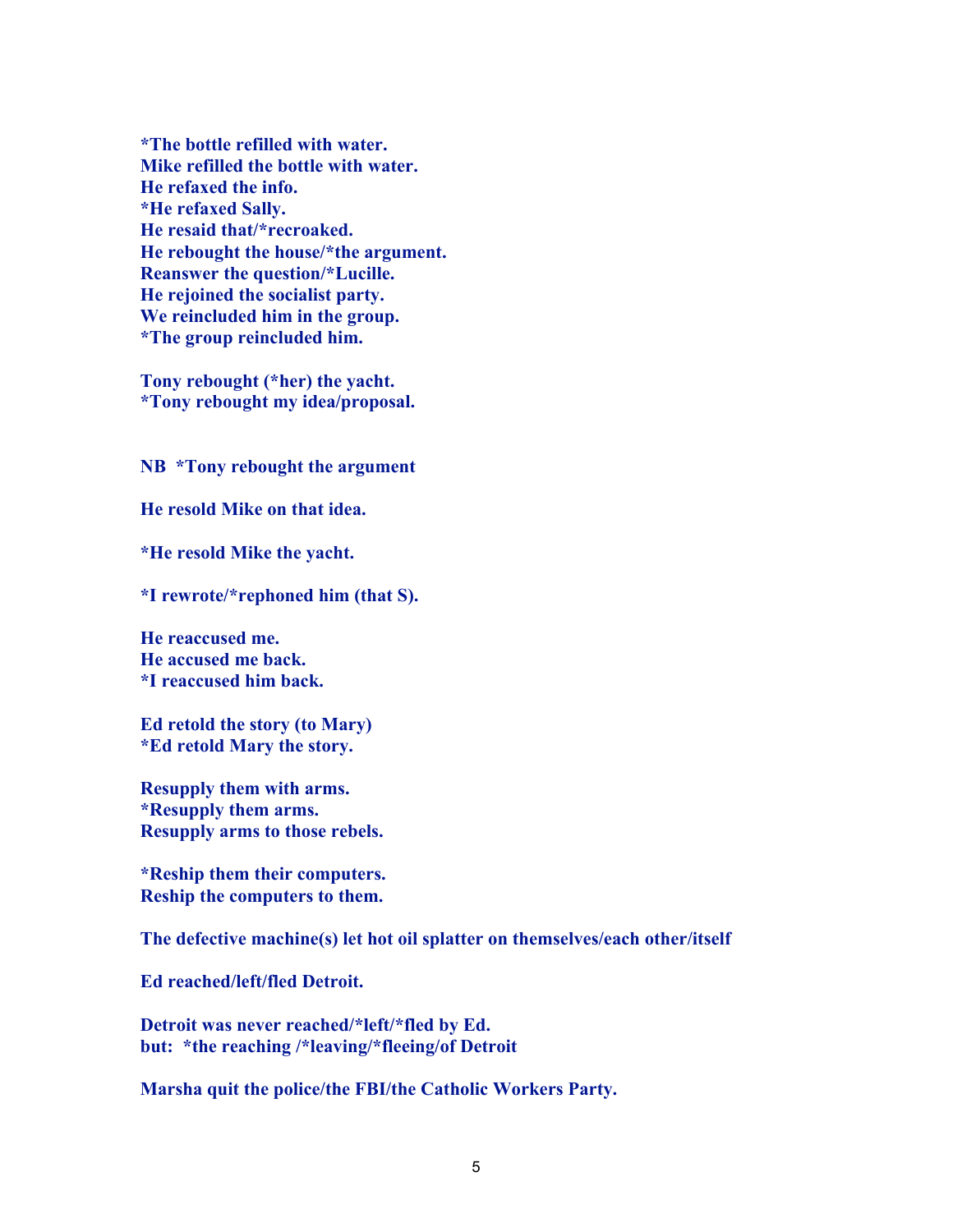**\*The police were quit by Marsha.**

**Candy promotes tooth decay. \*the promotion/promoting of tooth decay by candy**

**The moon went unreached/remains unreached**

**These facts permit/allow/force/make us resign.**

**We are \*permitted/\*allowed/?forced/\*made to resign by these facts.**

**Single object 3s**

**call, fax, ooze, drip, write, envy, answer, strike, phone,, wire, suround, fill, find, saw witness, leave, star, put on( It is Mike who they are putting on).**

**Nominalizations with particles seem not to allow preposed genitive.**

**The looking up of the answer/Bob's number**

**\*Bob's number's looking up\***

**\*I picked up and wound up the watch**

**he must rewind the watch (\*up) he must wind up the watch**

**a difficult guy to duel/box/handwrestle a diff. guy for the committee to include (only agentive reading) \*a difficult thing to want to happen \*a difficult thing to make happen/ok cause to happenb a difficult woman to let resign/ok allow to resign a difficult woman to resemble ok a difficult woman to have fired/ok she will be hard to have fired an easy color to hate an easy color to paint your house a difficult type of dog to own \*a difficult type of dog to have a difficult question to answer \*a difficult person to answer a difficult meeting for the dean/\*the dean's decision to allow to take place a difficult letter to write \*a difficult person to write \*a hard sort of letter to get a difficult car to sell to foreigners \*a difficult car to sell foreigners**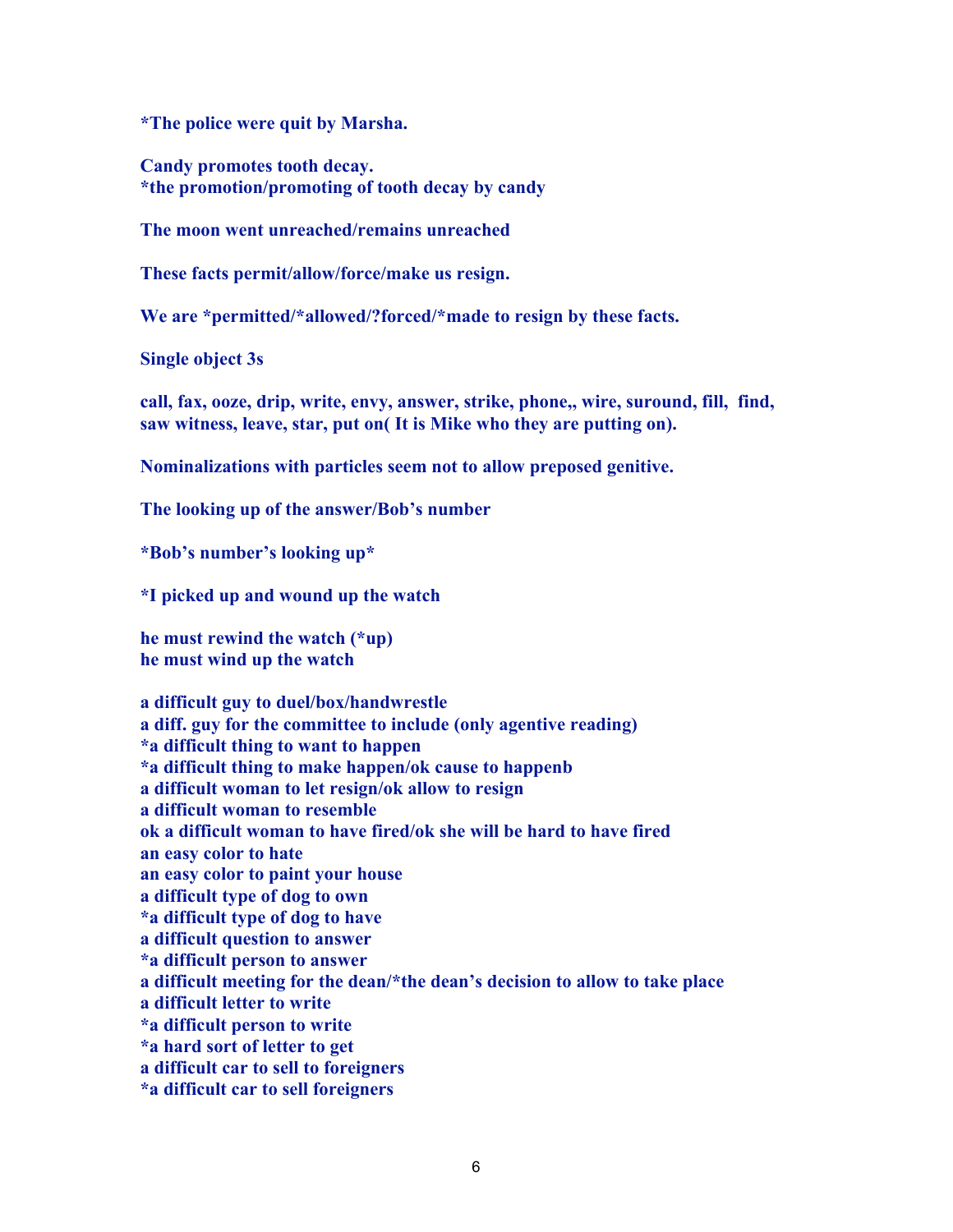**a difficult man to consider intelligent \*a difficult man to strike as intelligent**

**\*a difficult car to buy**

**\*a difficult idea to buy a difficult man to punch (??back) a difficult island to approach/\*near \*a difficult guy to stand/bear \*an easy thing to mind a difficult kind of milk to give a difficult argument to buy a hard thing to say/\* growl/\*mutter a hard question for Betty to answer\ \*a hard question for my remarks to answer a hard thing for his remarks to bespeak/betray/reveal hard elements for that set to contain a hard nurse to date a hard piece of news to hear a hard person for the committee to include a hard river for the Seine to join a hard city for the train to leave a hard thing for those facts to prove a hard guy for the book to reach a hard explosion for the moon to survive an easy thing to want**

 **(1)a. Those comments answered my question.** 

**\*The troops rereached Seattle.**

**Mike redressed himself/\*NULL.**

**Mike made it with Sonia.**

**\*Mike remade it with Sonia.**

**watch winding (\*up)**

**snake eating (\*up)**

**pizza finishing (\*up)**

**\*whiskey polishing off**

**The cannibal ate the missionary (up)**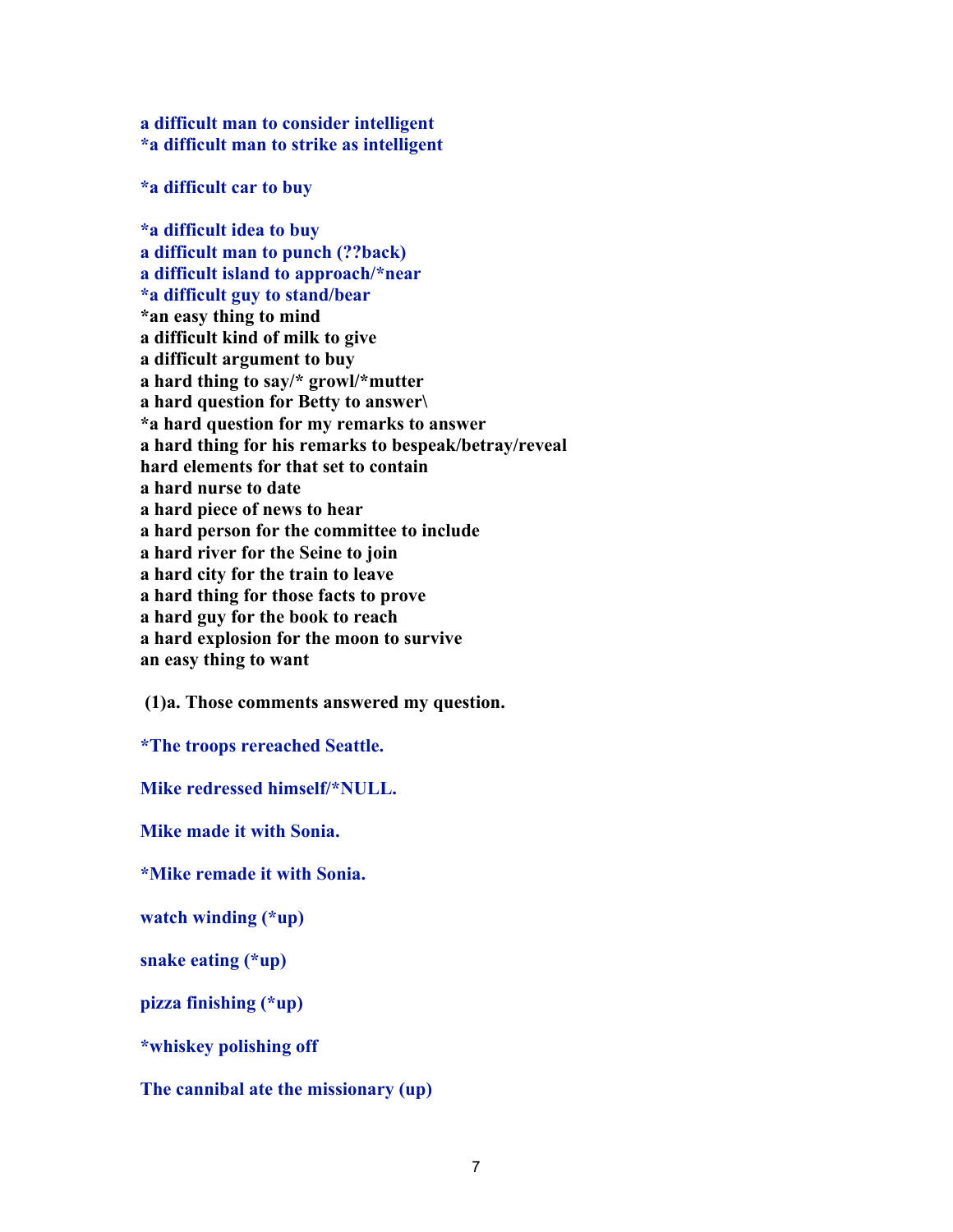**The cannibal ate the missionary (\*up) raw**

**Joan didn't talk to Bob about you but she did about me/\*himself.**

**Joan didn't talk to Bob about you but she did talk to him about himself. Joan didn't talk to Bob about you but she did about \*himself/\*herself**

**() he wrote a hard letter to be honest in \*He wrote a hard man to be honest with**

**He considered a hard man to find to be/as incompetent. \*He struck a hard man to find as incompetent.**

**They discussed hard books to understand. \*Their discussion of hard books to understand**

**\*He is fond of hard books to understand. He likes hard books to understand.**

**\*That movie starred a hard dancer to hire.**

**He gave a hard book to understand to his wife.**

**\*He gave a hard book to understand a lot of thought.**

**They fooled a hard man to fool. \*They put a hard man to fool on. \*He punched a hard man to beat defeat back.**

**He provided drugs to a hard man to please. He provided a hard man to please with drugs.**

**unpassivizable verbs:**

**box, duel, wrestle, armwrestle, fence, fight, play**

**\*The yankees were played by the red sox. The red sox are difficult for the yankees to play. \*Mike is hard to fence.**

- **( )a. What a fool they tried to hire! b. \*What a fool it was stupid to hire (see OKIt was stupid to hire such a fool).**
- **( )a. Jerome1 loves to outsmart neighbors of his1. b. [Every man]1 loves to outsmart neighbors of his1.**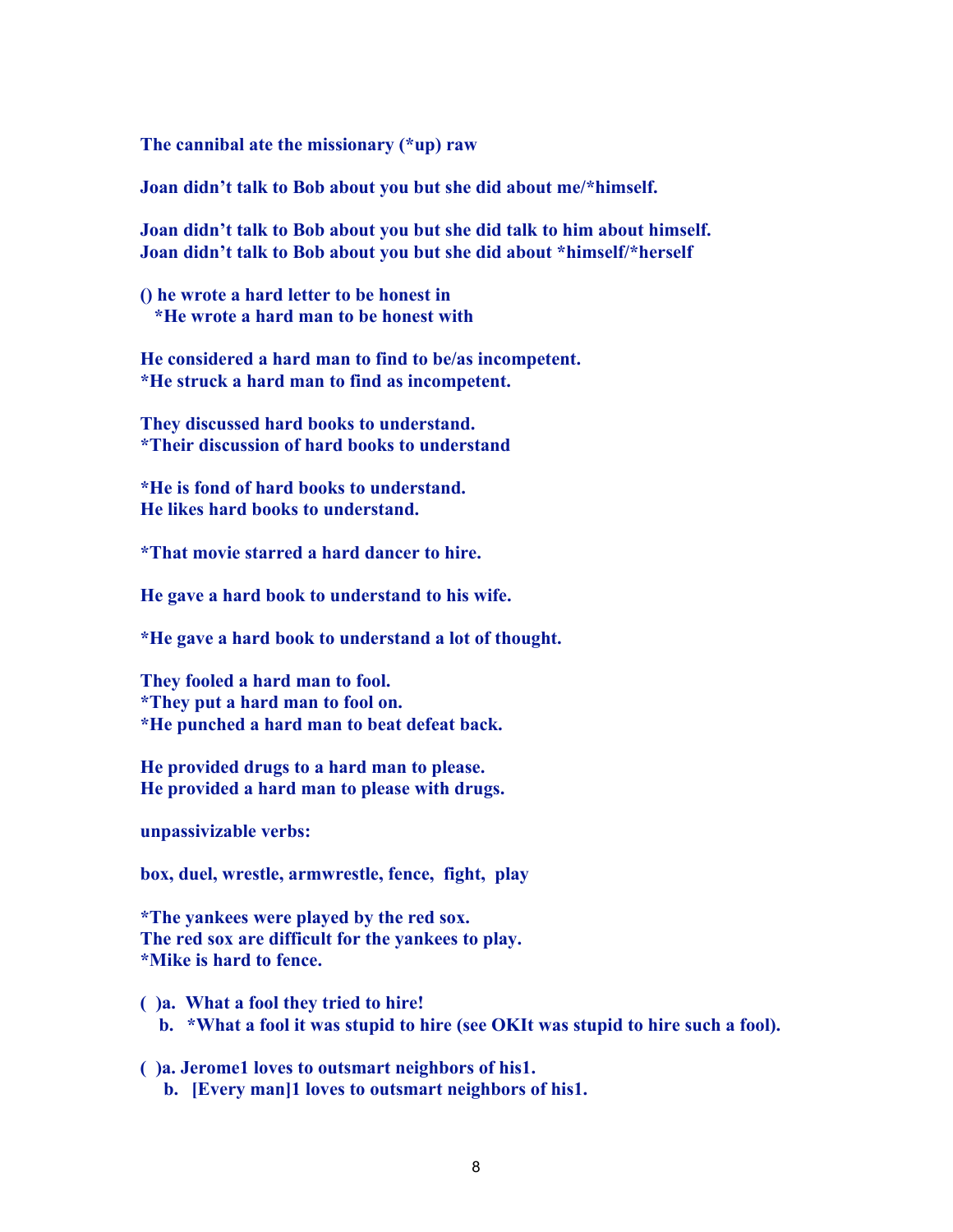- **c. [Every man]1 loves to outsmart his1 neighbors.**
- **d. Every man1 loves to outsmart opponents/enemies/competitors/rivals of his1**
- **e. Jerome didn't outsmart neighbors of anyone.**
- **f. \*Jerome didn't outsmart neighbors of anyone's.**
- **g. Nobody outsmarted neighbors of anyone(\*'s).**

**( )a. Him1 winning the election seemed inevitable to Glen1.**

- **b. \*It was Glen who1 him1 winning the election seemed inevitable to t1.**
- **c. His1 winning the election seemed inevitable to Glen1.**
- **d. It was Glen who1 his1 winning the election seemed inevitable to t1.**

**( )a. His1 being fired struck Jerome/every worker as unjustified.**

**b. Him1 being fired struck Jerome1/\*every worker1 as unjustified.**

 **c. His1/\*Him1 being fired would strike [any worker]1 as unjustified. Jerome couldn't contemplate the possibility of his1/him1 being killed. If one can contemplate the possibility of one/one's being killed No volunteer]1 could contemplate the possibility of his1/\*him1 being killed. [No volunteer]1 could contemplate the possibility that he1 could be killed.**

**[No artist]1 offered (several of) her1 (own) sketches. \*[No artist]1 offered (several) sketches of hers1**

**Joan offered (several) sketches of hers.**

**From phrases are 3-quace**

**Hypothesis: the HIM case cannot be de se; HIS case can be either de se or de re.**

**Possibility: where de se is impossible, antecedence by Q-phrase is impossible.**

**Jerome1 claimed that himself1 Mary would never criticize t1.**

**\*[Every manager]1 claimed that himself1 Mary would never criticize.**

**Joe found Mary to be inferior to himself. Every manager found Mary to be inferior to himself.**

**Henry considered/found/regarded/thought/ (the idea of )him/his/NULL being criticized to be illegal.**

**Every dictator1 considers (the idea of) \*him1/his1 being criticized to be intolerable.**

**OK Every dictator1 considers the idea of his1 mother('s) being criticized to be intol.**

**Jim, whose refusing the award was admirable,**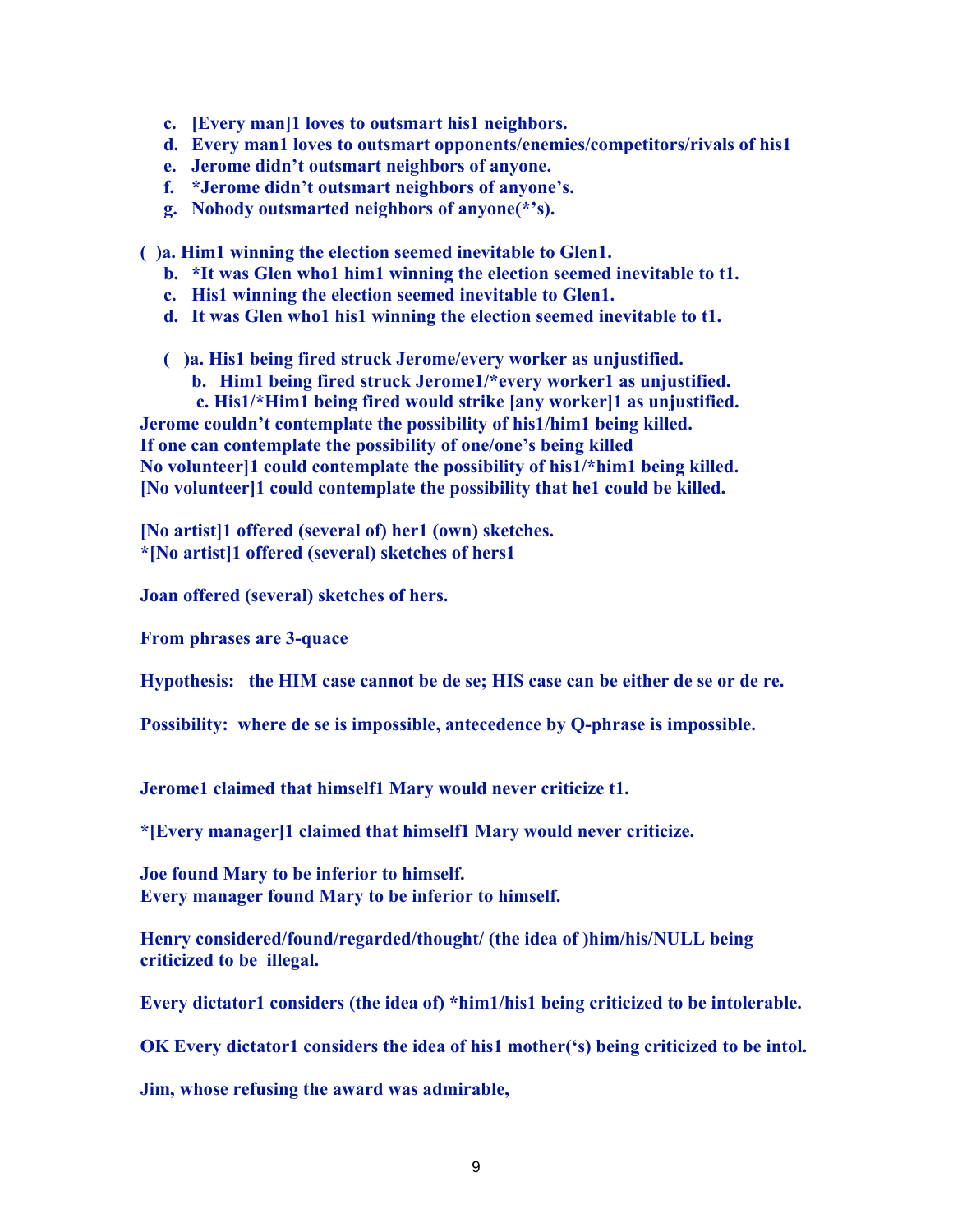**( ) Him/His refusing the award was admirable \*Jim, whom refusing the award was admirable, ?Jim, whom refusing the award was admirable of**

**whose ever book that is is weird**

**\*Whose ever refusing the offer you are discussing is weird.**

**The guy whose/\*whom refusing the award was admirable**

**BUT NOTE:**

**Who was contemplating the idea of whom/whose being arrested.**

**But:**

**Whose discussion of ??whom/whose being arrested was postponed?**

**Their account of ??him/his being arrested was postponed.**

**A guy who1 a neighbor of kicked him1.**

**A guy who1 a neighbor of kicked him1 in the head.**

**A guy who1 a neighbor of gave him1 a kick in the head.**

**\*A guy who1 it seemed to him1 (that) neighbors of t1 were spying on you. A guy who1 neighbors of t1 seemed to him1 to be spying on you. A guy who1 neighbors of t1 mentioned/appealed to him to spy on you. A guy who neighbors of never mentioned to him that they were Martians. A guy who1 it struck him1 that neighbors of t1 were Martians. A guy who1 neighbors of t1 struck him1 as (being) Martians.**

**Joe refusing the offer is unthinkable.**

**\*Every student refusing the offer is unthinkable.**

**[[No boy's]1 mother] likes to contemplate the idea of ?him1/his1 being arrested.**

**\***⊄**[What book]1 did reviewers of t1 suggest that everyone should read [that book]1.** ⊂**Reviewers of some book1 suggested that everyone should read [that book]1.**

**Who did you talk about in front of? I talked about Mike1 in front of/near him1/\*himself1.**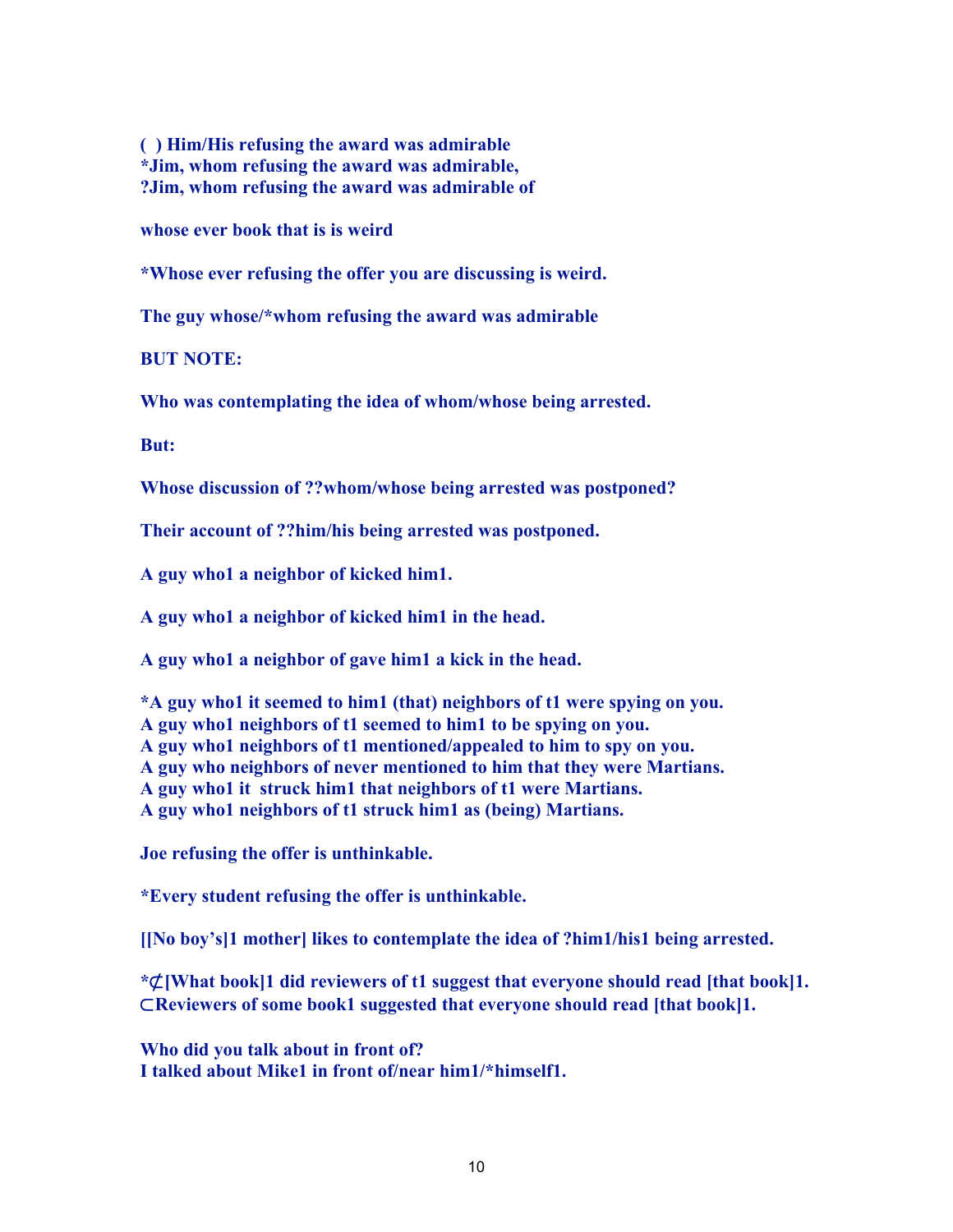**I talked about Mike near him Mike1 was talked about in front of/near Sally/\*him1/???himself1. \*Speak about every boy1 in front of/near him1 Who1 did you talk about t1 near/right in front of t1?**

**I discussed Mike1 \*near/?in front of him1.**

**\*Who did you discuss t1 near/in front of pg1?**

**I told Jane that right to her/\*your face. \*I told that right to Jane's face. I said that right to Jane's face.**

**He shouted that right in Jane's face.** 

**What a fool he talked about friends of/That was talked about \*What a fool he cares about friends of/\*That was cared about give a rat about**

**\*How old a woman did they learn that from friends of How old a woman did they teach that to friends of**

**How old a woman did they discuss relatives of \*How old a woman were they approached by relatives of?**

**What size/How big an island are we approaching the coast of What size/How big an island are we nearing the coast of**

**How big a meeting did the dean allow preparations for to continue? How big a meeting did the dean's decision allow preparations for to continue?**

**\*Who did that movie star friends of?**

**I know what company1 Marge was convinced to contact t1 by friends of \*It was Mike that I knew what company1 Marge was convinced to contact by It was Mike that I knew what company Marge was convinced to contact by friends of**

**Marsha was convinced of that by Ed**

**It was Ed that I knew what Marsha was convinced of by**

**\*That is hard for me to imagine her being convinced of.**

**Harry speaks in Turkish although Turkish leads many people to try not to speak in \*it./although Turkish leads many people**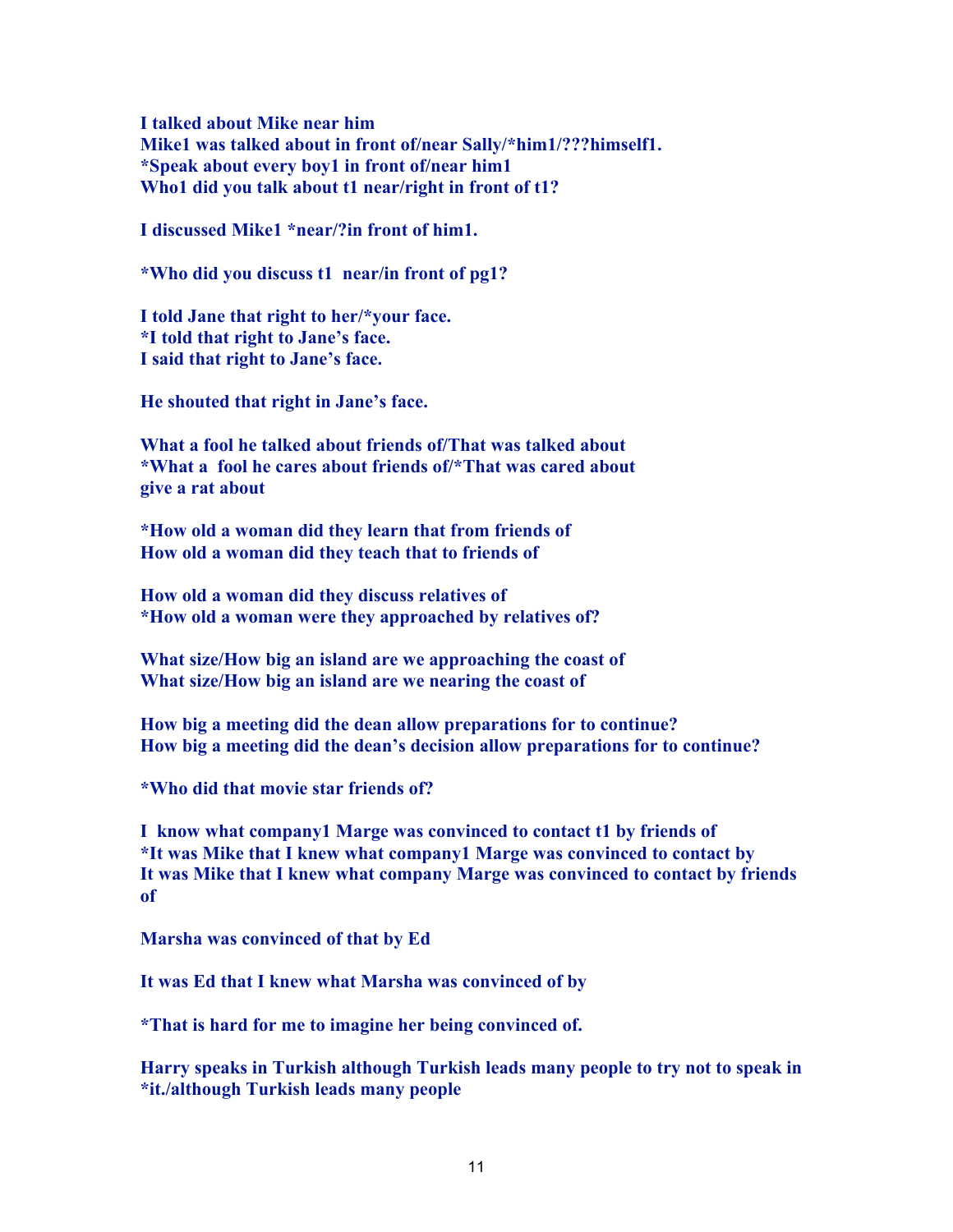**\*Harry [speaks in Turkish1] although it1 leads many people not to [SPEAK IN TURKISH1]**

**Harry [speaks in Turkish1] although its1 difficulty leads many people not to [SPEAK IN TURKISH1]**

**This road takes us (=3/or 4+3) to Reno. \*We were taken to Reno by that road.**

**That movie starred Bette Midler/\*her/okHER.**

**They said that movie starred Bette Midler1 but she1 denied that it did/\*star her.**

**\*The money by which Mike came \*The things across which Mike came HAJ THESIS \*The people to which she looks up (940) 383 0224 \*That mini phone book is difficult to look numbers up in. \*That mini phone book is diff. to look up numbers in.**

**\*Which phone book did he criticize after looking those numbers up in? \*Which phone book did he criticize after looking up those numbers in? \*That axe will be hard to chop those trees down with. ?That axe will be hard to chop down those trees with. ?Which axe did he praise after chopping down those trees with?**

**Mike found Abe in Ken's saloon. 10 oclock "**

**Ken's saloon was impossible for Mike to find Abe in. \*Ken's saloon was impossible for 10 oclock to find Abe in.**

**That saloon is hard for Marsha to buy cocaine in. \*That saloon is hard for 10 dollars to buy cocaine in.**

**Chomsky proved that to most linguists. Syntactic Structures proved that to those linguists.**

**Most linguists were easy for Chomsky to prove that to. \*Most linguists were easy for Syntactic Structures to prove that to.**

**The dean permitted the meeting to take place in the auditorium. The dean's decision permitted the meeting to take place" The aud. was impossible for the dean/\*dean's decision to permit the meeting to take place in.**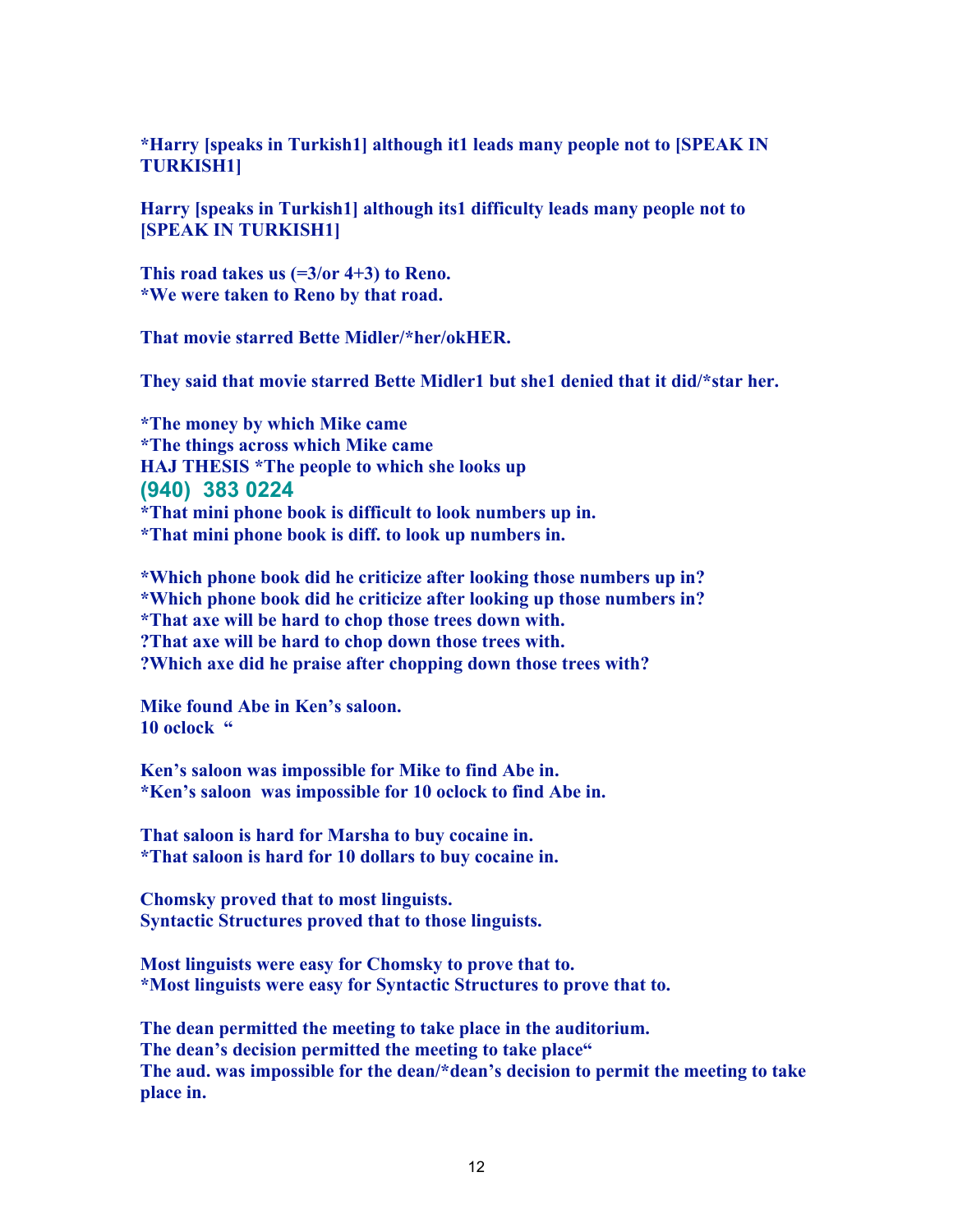**Clyde starred in that movie in the role of Aristotle.**

**That movie starred Clyde in the role of Aristotle. Aristotle would be impossible for Clyde to star in any movie in the role of. Aristotle would be impossible for any movie to star Clyde in the role of.**

**The police/Hedges surrounded every house in that valley. That valley was impossible for the police/\*hedges to surround every house in.**

**gave little thought/no chance to that proposal though about that proposal**

**0 P Ab P 2 5 P 2 3 P 4 3**

**why does 3 passivize?**

**Contrast:**

**give Jerome a punch**

**\*Jerome was given a punch**

**0 P 2 P 2 3 P 4 3**

**That meeting was hard to give any thought to that proposal at. \*That meeting was hard to give that proposal any thought at.**

**That meeting was easy to punch Jerome at.**

**\*That meeting was easy to give Jerome a punch at.**

**He was given/lent a hand by Louise**

**That meeting was impossible to applaud him at. \*That meeting was hard to give him a round of applause at.**

**\*What meeting did they record while giving him a round of applause at?**

**Mike wanted that for Mary.**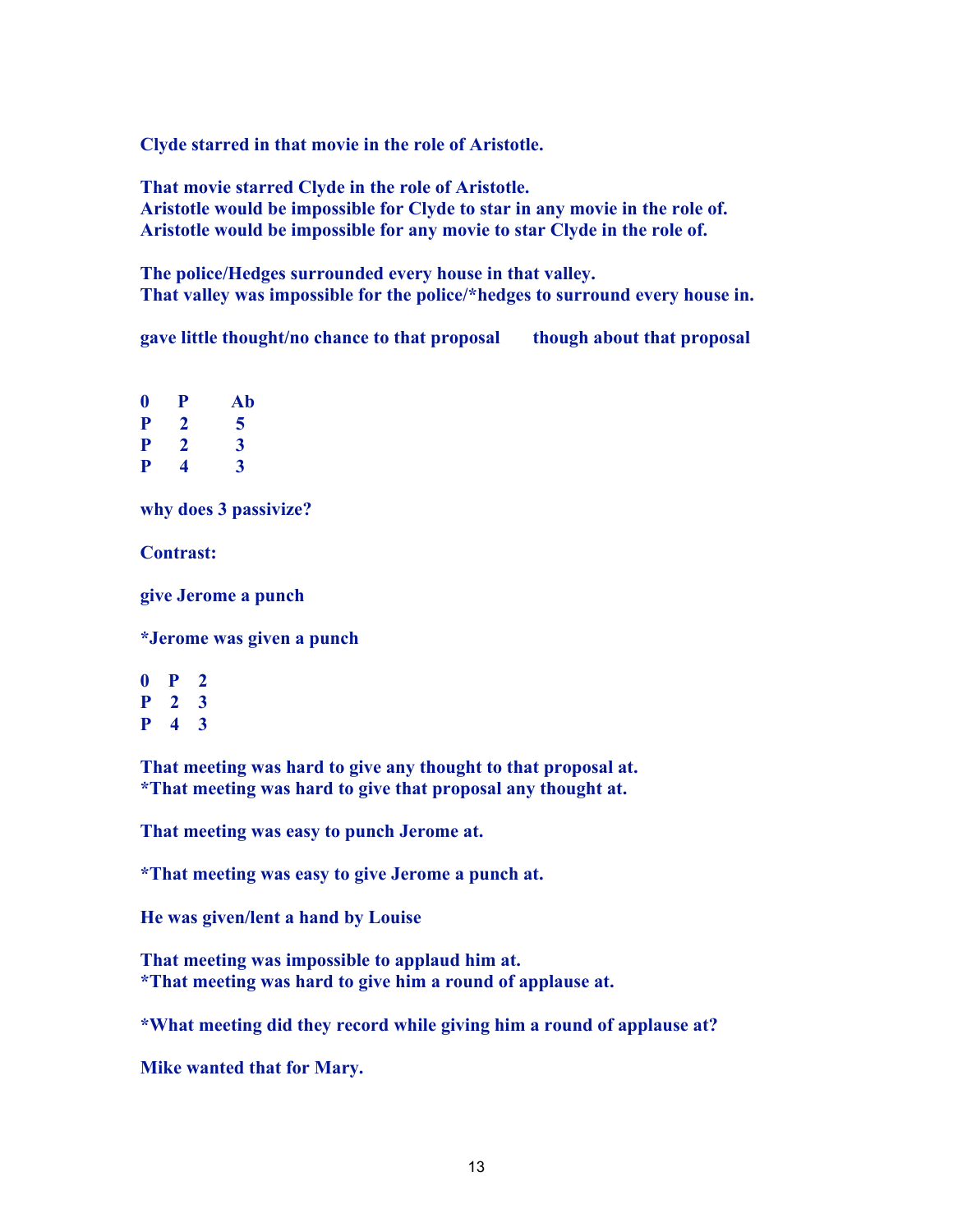**\*Mary is impossible for Mike to want that for.**

**\*Who did he shoot despite wanting happiness for?**

**\*the woman they arrested everyone that wanted happiness for**

**The book/Gwen reached Nelson in that hotel.**

**That hotel was impossible for \*the book/Gwen to reach Nelson in.** 

**fit me/\* I was fit by that suitl**

**Marshall bought that book/argument at that conference.**

**That conference was difficult for Marshall to buy any books/\*arguments at.**

**\*It was teenagers that they criticized every kind of condom that sold well to.**

**I wish/want a long life for you. I wish/\*want you a long life.**

**I wish a long career for you in this company.**

**This company is impossible for me to wish a long career for you in. This company is impossible for me to wish you a long career in.**

**??That is the company that I regret that wished a long career for him in.**

**That show was impossible for the president to have appeared on. \*That show was impossible for the president to have appeared drunk on.**

**This theory fits the facts/\*the facts were fit by this theory.**

**This kind of tank steers easily in rough terrain. \*Rough terrain is hard for this kind of tank to steer easily in.**

 $2 \rightarrow 1/3/4$  is incompatible with c-extraction gap.

**Buy Margo the book.**

| for 2 |               |                                           |
|-------|---------------|-------------------------------------------|
|       | $3 \t 4+2$    |                                           |
|       | $3+3$ $4+2+3$ | but ok who did you buy Margo pictures of? |

**Who did you punch carvings of (\*back)?**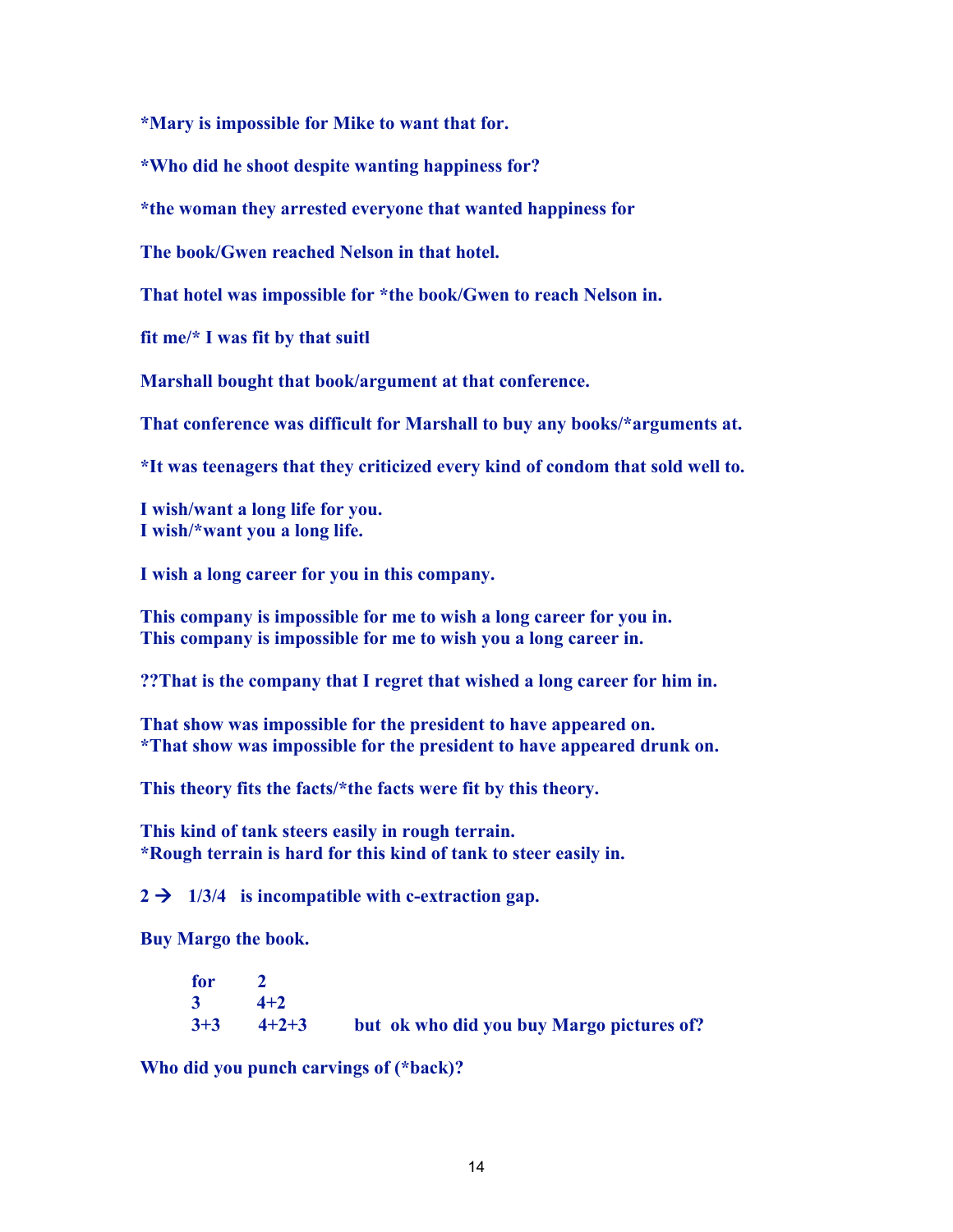**Long Distance Anaphora of "Jack said that himself Mary loved" type does NOT obey strong crossover:**

**(1)a. Jack1 said that himself1 Mary knew he1 thought she should hire t1.**

**Versus: P-gap case:**

 **b. \*It was Jack who1 they criticized t1 after he1 said Mary knew he1 thought she should hire pg1.**

**It was Henry that1 I knew [which pictures of t1]2 Sylvia liked t2 best. \*It was himself that1 I knew [which pictures of t1]2 Henry1 liked t2 best.**

**(1)I heard/learned that you knew Turkish from Ida. (2)I heard/learned from Ida that you knew Turkish. That was learned/\*heard from Ida. (3)It was learned from them that Ida knew Turkish. (4)\*It was heard from them that Ida knew Turkish. (5)\*It was a. heard/b. learned that Ida knew Turkish from them.**

**Hypothesis:** with hear,  $2 - \frac{1}{2}$  4 obligatory....hence no passive ever. **With learn, 2-4 is optional, hence passive is possible.**

## **QUESTION..WHY IS LEARN VARIANT OF (5) BAD. THAT IS, THERE IS AN IT PASSIVE GOING WITH POST PP COMPLEMENT, ONE WHICH IS NOT AN ISLAND, BUT NONE WITH PRE PP COMPLEMENT, ONE WHICH IS AN ISLAND.**

## **HYPOTHEIS…COMPLEMENT WHICH IS 9+4, HENCE WHERE ONLY IT IS 4 AND UNPASSIVIZABLE, PRECEDES FROM PHRASE, WHEREAS POST FROM PHRASE IS 9+2.**

**\*<a great deal> as 3 \*He gave a great deal a lot of thought vs.**

**\*A great deal annoyed Mike.**

**A great deal happened.**

**He turned/polished/cleaned up a great deal/\*He polished a great deal up.**

**bestfares.com**

**booksamillion.com**

**bookfinder.com**

**abebook.com**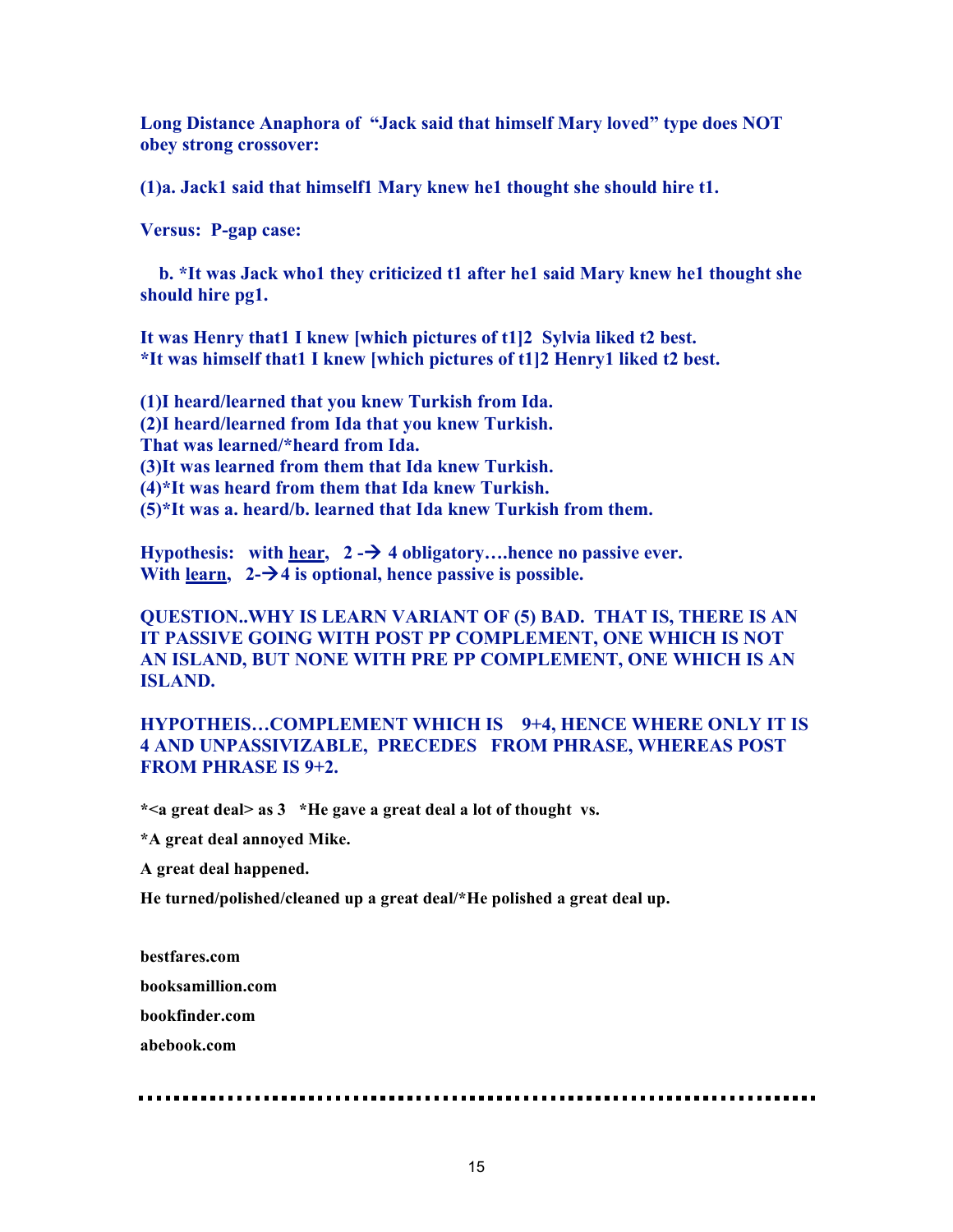**\*figured/\*supposed/\*thought/\*held/okbelieved/oksaid/okproved/okassumed. That leaves you/\*it. \*It is you that that leaves. \*You, who that leaves, \*You, I guess that leaves. Ed reached/left/fled Detroit.**

**Detroit was never reached/\*left/\*fled by Ed. but: \*the reaching /\*leaving/\*fleeing/of Detroit**

**Marsha quit the police/the FBI/the Catholic Workers Party. \*The police were quit by Marsha.**

**Candy promotes tooth decay. \*the promotion/promoting of tooth decay by candy**

**a difficult guy to duel/box/handwrestle a diff. guy for the committee to include (only agentive reading) \*a difficult thing to want to happen \*a difficult thing to make happen/ok cause to happenb a difficult woman to let resign/ok allow to resign a difficult woman to resemble ok a difficult woman to have fired/ok she will be hard to have fired an easy color to hate an easy color to paint your house a difficult type of dog to own \*a difficult type of dog to have a difficult question to answer \*a difficult person to answer a difficult meeting for the dean/\*the dean's decision to allow to take place a difficult letter to write \*a difficult person to write \*a hard sort of letter to get a difficult car to sell to foreigners \*a difficult car to sell foreigners a difficult man to consider intelligent \*a difficult man to strike as intelligent**

**\*a difficult car to buy \*a difficult idea to buy a difficult man to punch (??back) a difficult island to approach/\*near \*a difficult guy to stand/bear \*an easy thing to mind a difficult kind of milk to give a difficult argument to buy**